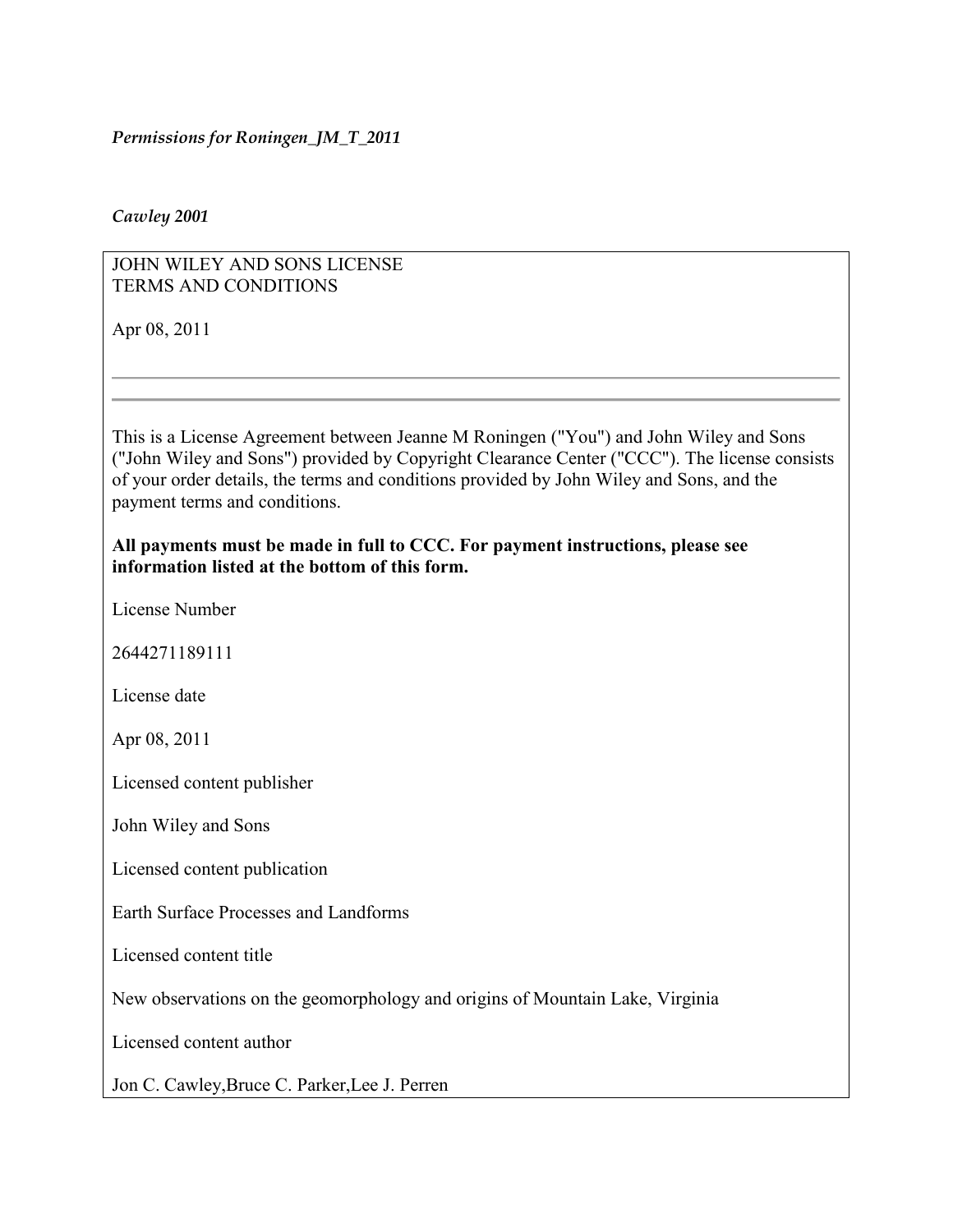Licensed content date Apr 1, 2001 Start page 429 End page 440 Type of use Dissertation/Thesis Requestor type University/Academic Format Electronic Portion Figure/table Number of figures/tables 1 Number of extracts Original Wiley figure/table number(s) Figure 1 Will you be translating? No Order reference number Total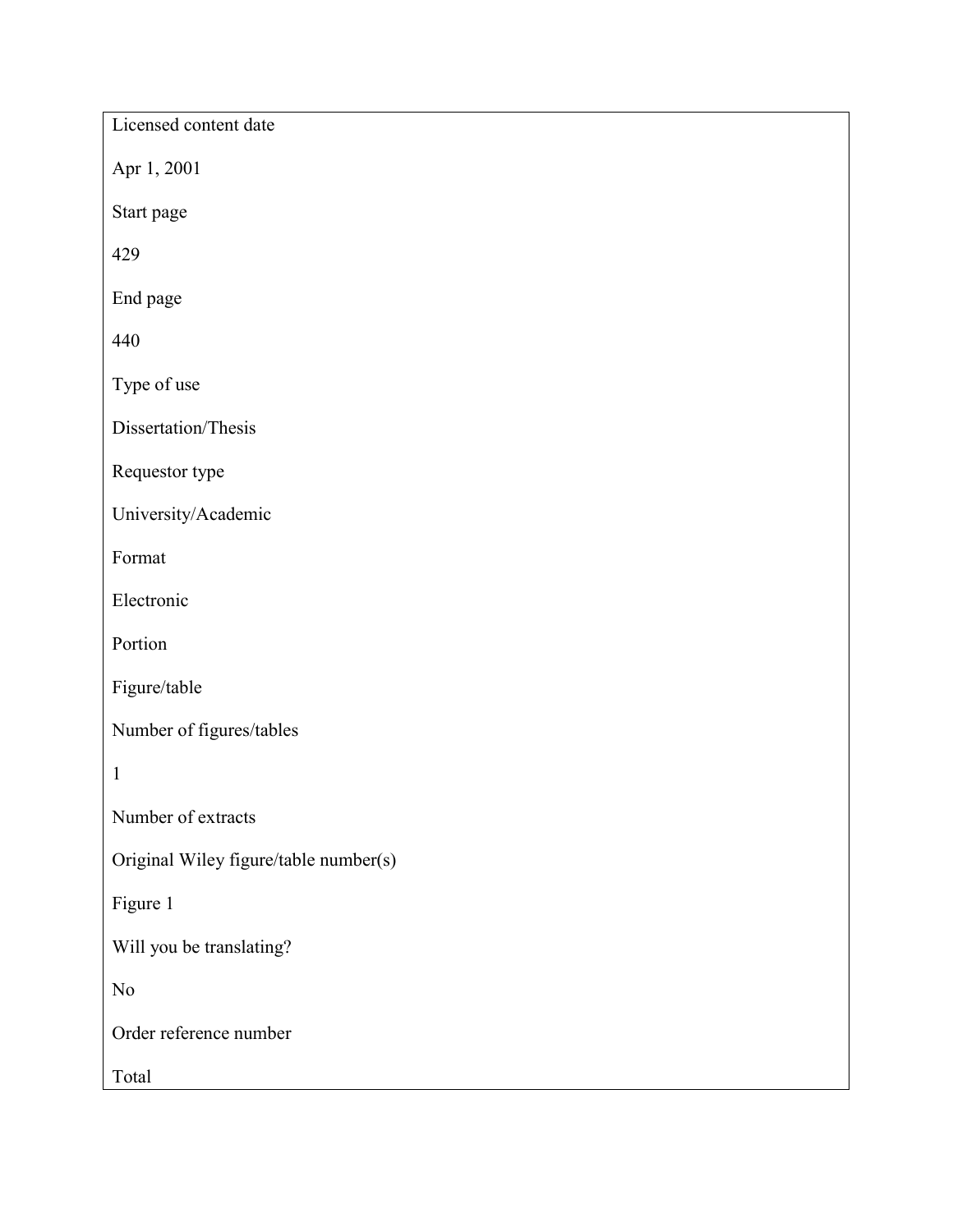#### 0.00 USD

Terms and Conditions

# **TERMS AND CONDITIONS**

This copyrighted material is owned by or exclusively licensed to John Wiley & Sons, Inc. or one of its group companies (each a "Wiley Company") or a society for whom a Wiley Company has exclusive publishing rights in relation to a particular journal (collectively "WILEY"). By clicking "accept" in connection with completing this licensing transaction, you agree that the following terms and conditions apply to this transaction (along with the billing and payment terms and conditions established by the Copyright Clearance Center Inc., ("CCC's Billing and Payment terms and conditions"), at the time that you opened your Rightslink account (these are available at any time at [http://myaccount.copyright.com\)](http://myaccount.copyright.com/)

Terms and Conditions

1. The materials you have requested permission to reproduce (the "Materials") are protected by copyright.

2. You are hereby granted a personal, non-exclusive, non-sublicensable, non-transferable, worldwide, limited license to reproduce the Materials for the purpose specified in the licensing process. This license is for a one-time use only with a maximum distribution equal to the number that you identified in the licensing process. Any form of republication granted by this licence must be completed within two years of the date of the grant of this licence (although copies prepared before may be distributed thereafter). The Materials shall not be used in any other manner or for any other purpose. Permission is granted subject to an appropriate acknowledgement given to the author, title of the material/book/journal and the publisher and on the understanding that nowhere in the text is a previously published source acknowledged for all or part of this Material. Any third party material is expressly excluded from this permission.

3. With respect to the Materials, all rights are reserved. Except as expressly granted by the terms of the license, no part of the Materials may be copied, modified, adapted (except for minor reformatting required by the new Publication), translated, reproduced, transferred or distributed, in any form or by any means, and no derivative works may be made based on the Materials without the prior permission of the respective copyright owner. You may not alter, remove or suppress in any manner any copyright, trademark or other notices displayed by the Materials. You may not license, rent, sell, loan, lease, pledge, offer as security, transfer or assign the Materials, or any of the rights granted to you hereunder to any other person.

4. The Materials and all of the intellectual property rights therein shall at all times remain the exclusive property of John Wiley & Sons Inc or one of its related companies (WILEY) or their respective licensors, and your interest therein is only that of having possession of and the right to reproduce the Materials pursuant to Section 2 herein during the continuance of this Agreement. You agree that you own no right, title or interest in or to the Materials or any of the intellectual property rights therein. You shall have no rights hereunder other than the license as provided for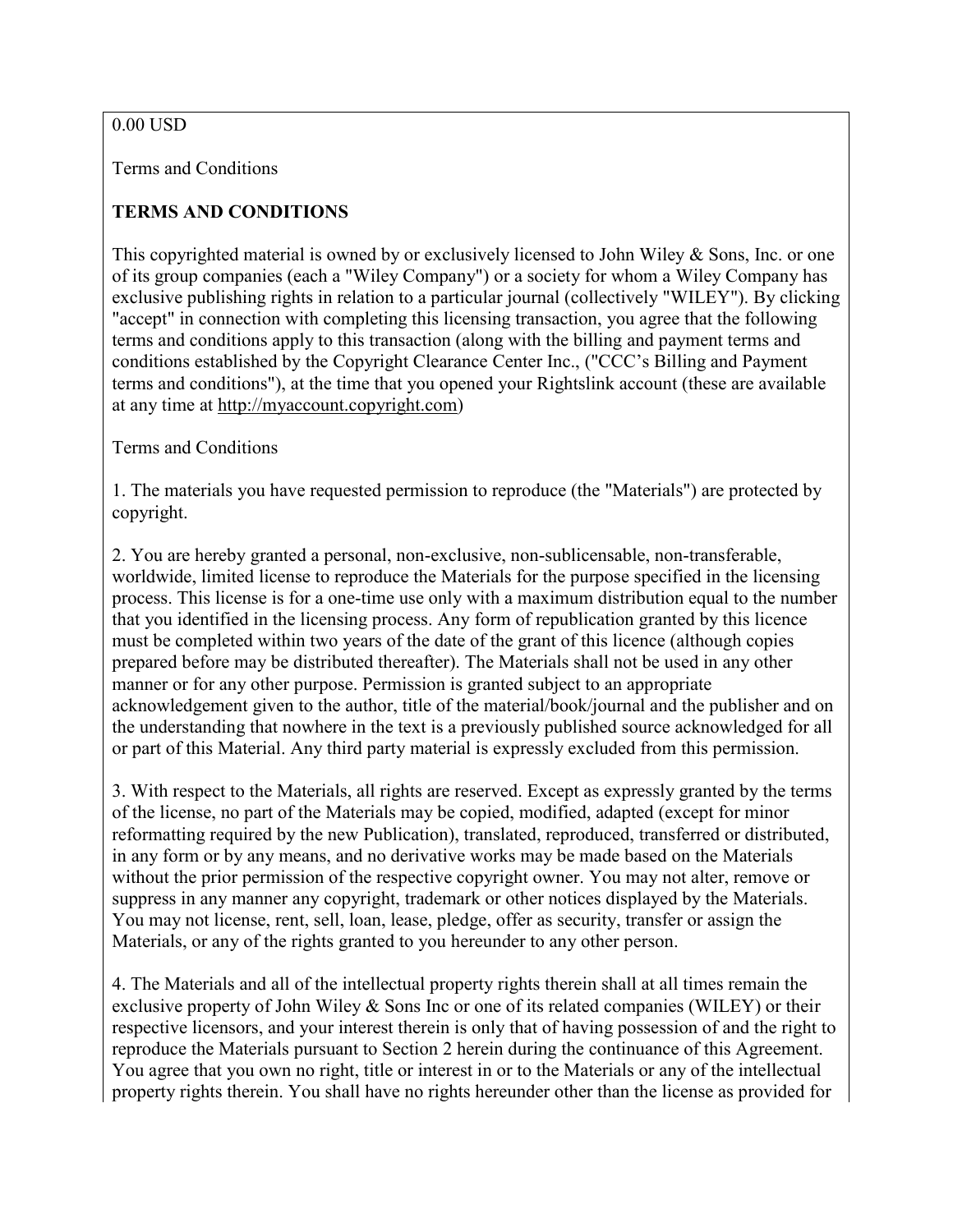above in Section 2. No right, license or interest to any trademark, trade name, service mark or other branding ("Marks") of WILEY or its licensors is granted hereunder, and you agree that you shall not assert any such right, license or interest with respect thereto.

5. NEITHER WILEY NOR ITS LICENSORS MAKES ANY WARRANTY OR REPRESENTATION OF ANY KIND TO YOU OR ANY THIRD PARTY, EXPRESS, IMPLIED OR STATUTORY, WITH RESPECT TO THE MATERIALS OR THE ACCURACY OF ANY INFORMATION CONTAINED IN THE MATERIALS, INCLUDING, WITHOUT LIMITATION, ANY IMPLIED WARRANTY OF MERCHANTABILITY, ACCURACY, SATISFACTORY QUALITY, FITNESS FOR A PARTICULAR PURPOSE, USABILITY, INTEGRATION OR NON-INFRINGEMENT AND ALL SUCH WARRANTIES ARE HEREBY EXCLUDED BY WILEY AND ITS LICENSORS AND WAIVED BY YOU.

6. WILEY shall have the right to terminate this Agreement immediately upon breach of this Agreement by you.

7. You shall indemnify, defend and hold harmless WILEY, its Licensors and their respective directors, officers, agents and employees, from and against any actual or threatened claims, demands, causes of action or proceedings arising from any breach of this Agreement by you.

8. IN NO EVENT SHALL WILEY OR ITS LICENSORS BE LIABLE TO YOU OR ANY OTHER PARTY OR ANY OTHER PERSON OR ENTITY FOR ANY SPECIAL, CONSEQUENTIAL, INCIDENTAL, INDIRECT, EXEMPLARY OR PUNITIVE DAMAGES, HOWEVER CAUSED, ARISING OUT OF OR IN CONNECTION WITH THE DOWNLOADING, PROVISIONING, VIEWING OR USE OF THE MATERIALS REGARDLESS OF THE FORM OF ACTION, WHETHER FOR BREACH OF CONTRACT, BREACH OF WARRANTY, TORT, NEGLIGENCE, INFRINGEMENT OR OTHERWISE (INCLUDING, WITHOUT LIMITATION, DAMAGES BASED ON LOSS OF PROFITS, DATA, FILES, USE, BUSINESS OPPORTUNITY OR CLAIMS OF THIRD PARTIES), AND WHETHER OR NOT THE PARTY HAS BEEN ADVISED OF THE POSSIBILITY OF SUCH DAMAGES. THIS LIMITATION SHALL APPLY NOTWITHSTANDING ANY FAILURE OF ESSENTIAL PURPOSE OF ANY LIMITED REMEDY PROVIDED HEREIN.

9. Should any provision of this Agreement be held by a court of competent jurisdiction to be illegal, invalid, or unenforceable, that provision shall be deemed amended to achieve as nearly as possible the same economic effect as the original provision, and the legality, validity and enforceability of the remaining provisions of this Agreement shall not be affected or impaired thereby.

10. The failure of either party to enforce any term or condition of this Agreement shall not constitute a waiver of either party's right to enforce each and every term and condition of this Agreement. No breach under this agreement shall be deemed waived or excused by either party unless such waiver or consent is in writing signed by the party granting such waiver or consent. The waiver by or consent of a party to a breach of any provision of this Agreement shall not operate or be construed as a waiver of or consent to any other or subsequent breach by such other party.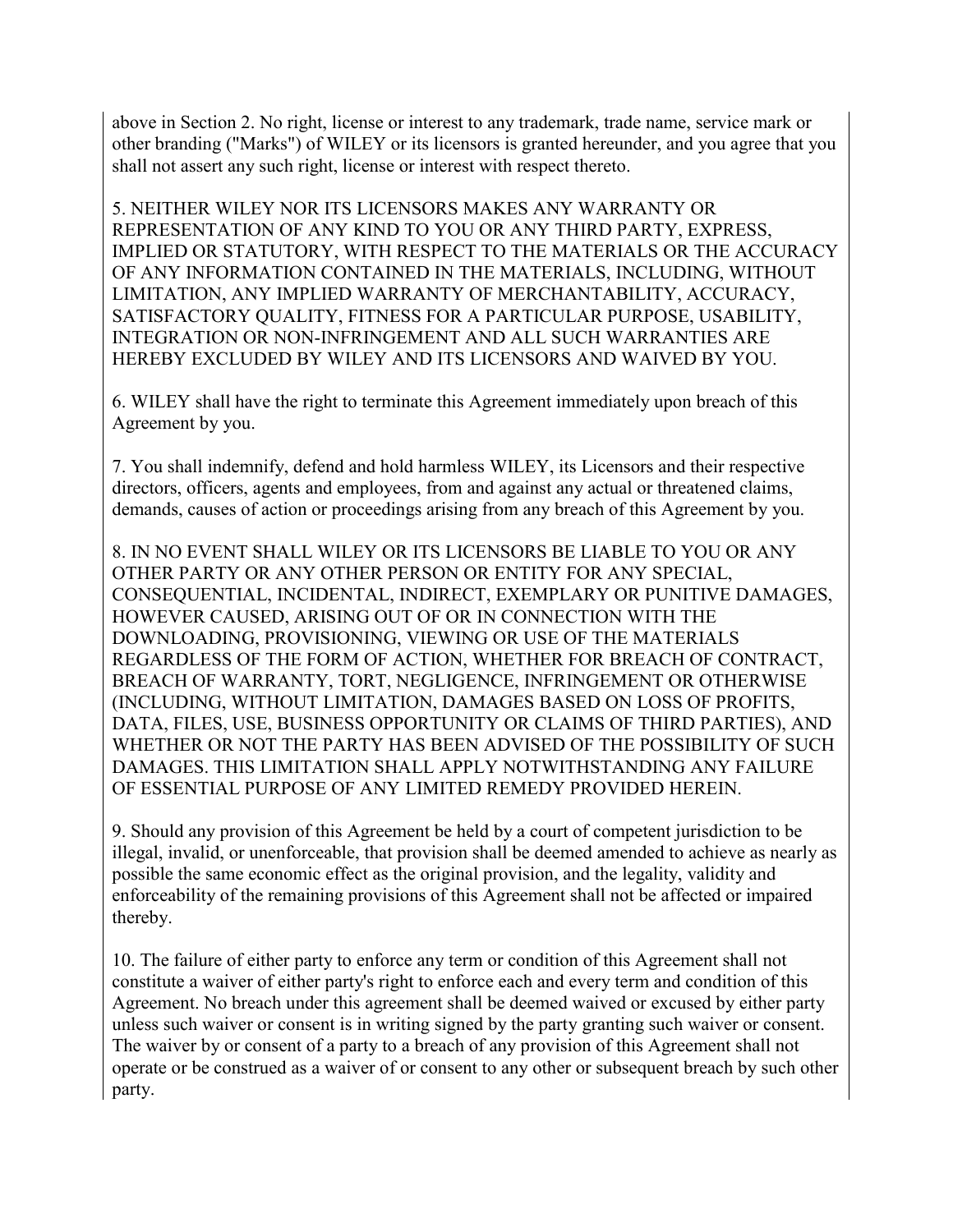11. This Agreement may not be assigned (including by operation of law or otherwise) by you without WILEY's prior written consent.

12. Any fee required for this permission shall be non-refundable after thirty (30) days from receipt.

13. These terms and conditions together with CCC's Billing and Payment terms and conditions (which are incorporated herein) form the entire agreement between you and WILEY concerning this licensing transaction and (in the absence of fraud) supersedes all prior agreements and representations of the parties, oral or written. This Agreement may not be amended except in writing signed by both parties. This Agreement shall be binding upon and inure to the benefit of the parties' successors, legal representatives, and authorized assigns.

14. In the event of any conflict between your obligations established by these terms and conditions and those established by CCC's Billing and Payment terms and conditions, these terms and conditions shall prevail.

15. WILEY expressly reserves all rights not specifically granted in the combination of (i) the license details provided by you and accepted in the course of this licensing transaction, (ii) these terms and conditions and (iii) CCC's Billing and Payment terms and conditions.

16. This Agreement will be void if the Type of Use, Format, Circulation, or Requestor Type was misrepresented during the licensing process.

17. This Agreement shall be governed by and construed in accordance with the laws of the State of New York, USA, without regards to such state's conflict of law rules. Any legal action, suit or proceeding arising out of or relating to these Terms and Conditions or the breach thereof shall be instituted in a court of competent jurisdiction in New York County in the State of New York in the United States of America and each party hereby consents and submits to the personal jurisdiction of such court, waives any objection to venue in such court and consents to service of process by registred or certified mail, return receipt requested, at the last known address of such party. . BY CLICKING ON THE "I ACCEPT" BUTTON, YOU ACKNOWLEDGE THAT YOU HAVE READ AND FULLY UNDERSTAND EACH OF THE SECTIONS OF AND PROVISIONS SET FORTH IN THIS AGREEMENT AND THAT YOU ARE IN AGREEMENT WITH AND ARE WILLING TO ACCEPT ALL OF YOUR OBLIGATIONS AS SET FORTH IN THIS AGREEMENT.

### v1.4

**Gratis licenses (referencing \$0 in the Total field) are free. Please retain this printable license for your reference. No payment is required.**

**If you would like to pay for this license now, please remit this license along with your payment made payable to "COPYRIGHT CLEARANCE CENTER" otherwise you will be invoiced within 48 hours of the license date. Payment should be in the form of a check or**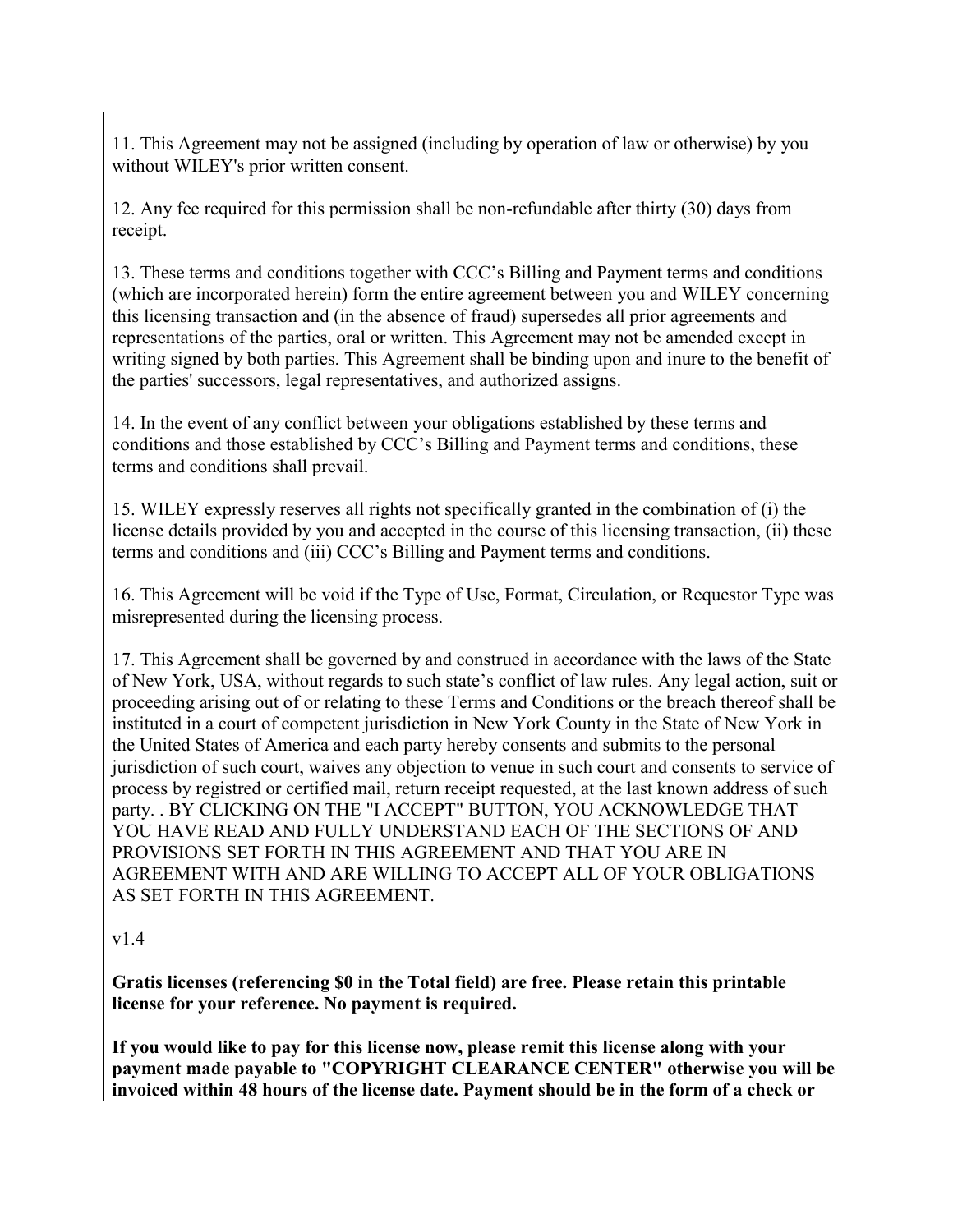**money order referencing your account number and this invoice number RLNK10966099. Once you receive your invoice for this order, you may pay your invoice by credit card. Please follow instructions provided at that time.**

**Make Payment To: Copyright Clearance Center Dept 001 P.O. Box 843006 Boston, MA 02284-3006**

**For suggestions or comments regarding this order, contact Rightslink Customer Support: [customercare@copyright.com](mailto:customercare@copyright.com) or +1-877-622-5543 (toll free in the US) or +1-978-646-2777.**

*Seaton and Burbey 2002*

ELSEVIER LICENSE TERMS AND CONDITIONS

Apr 06, 2011

This is a License Agreement between Jeanne M Roningen ("You") and Elsevier ("Elsevier") provided by Copyright Clearance Center ("CCC"). The license consists of your order details, the terms and conditions provided by Elsevier, and the payment terms and conditions.

**All payments must be made in full to CCC. For payment instructions, please see information listed at the bottom of this form.**

Supplier

Elsevier Limited The Boulevard,Langford Lane Kidlington,Oxford,OX5 1GB,UK

Registered Company Number

1982084

Customer name

Jeanne M Roningen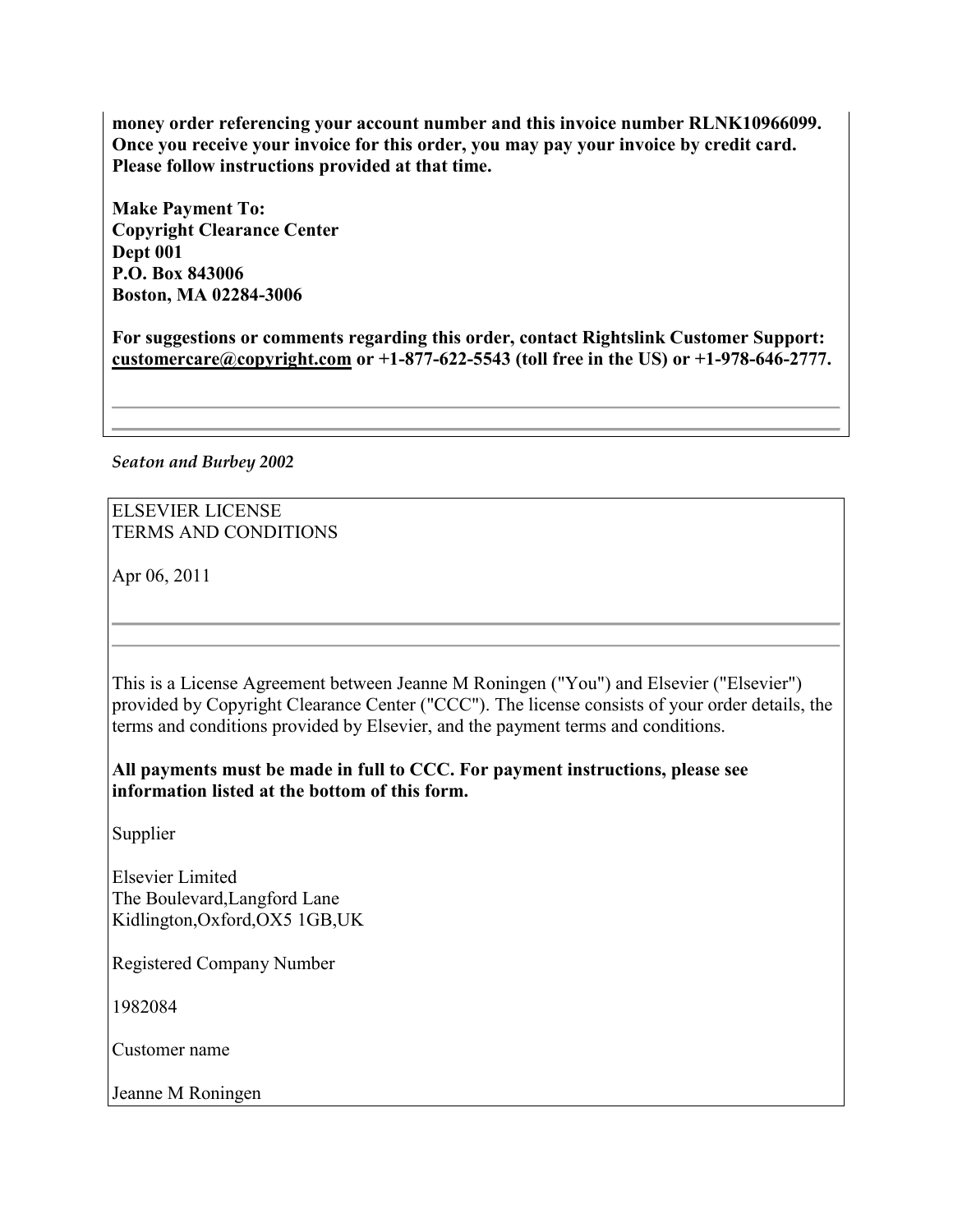Customer address

709 Harding Ave

Blacksburg, VA 24060

License number

2643240507346

License date

Apr 06, 2011

Licensed content publisher

Elsevier

Licensed content publication

Journal of Applied Geophysics

Licensed content title

Evaluation of two-dimensional resistivity methods in a fractured crystalline-rock terrane

Licensed content author

William J. Seaton, Thomas J. Burbey

Licensed content date

August 2002

Licensed content volume number

51

1

Licensed content issue number

Number of pages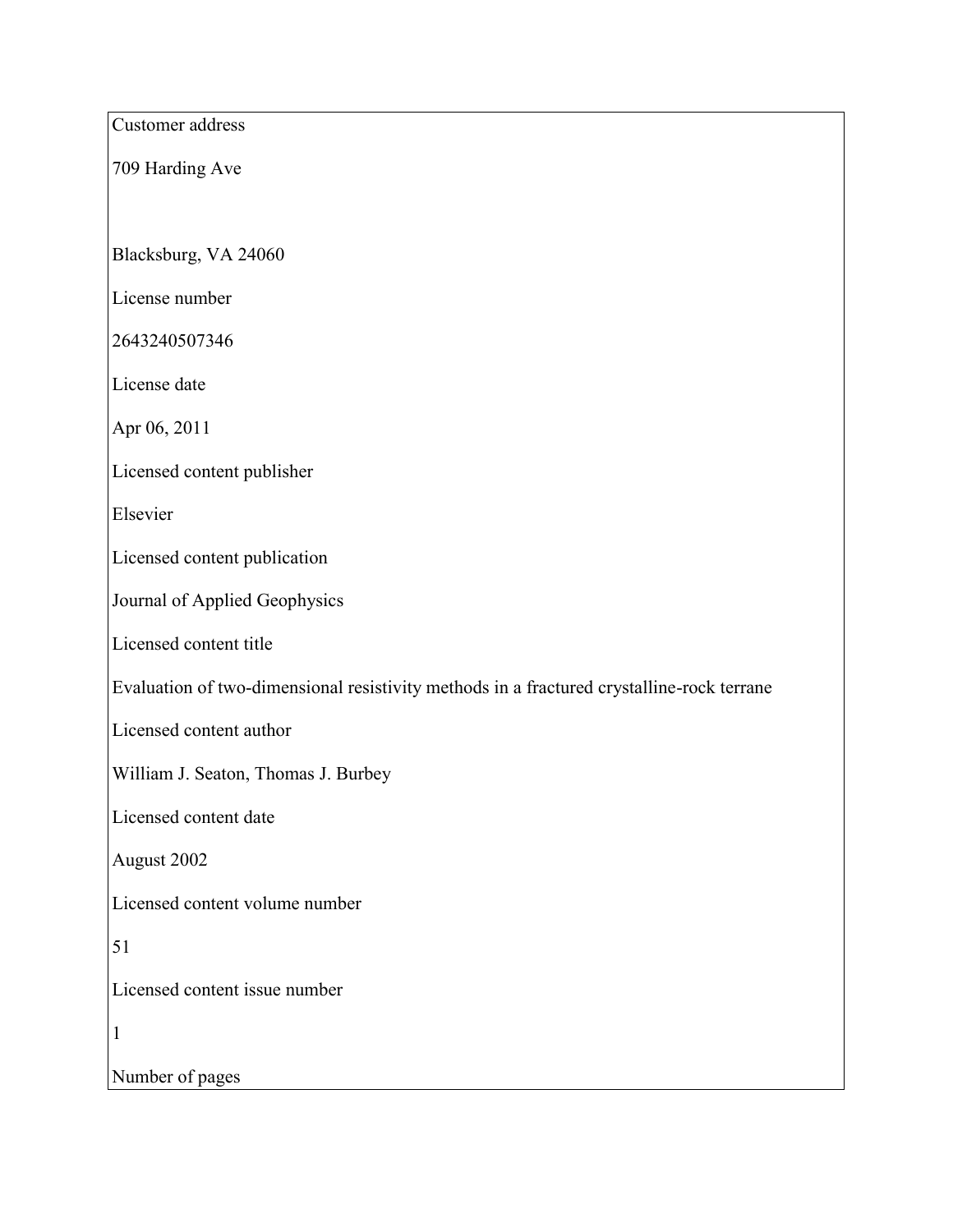| 21                                                              |
|-----------------------------------------------------------------|
| <b>Start Page</b>                                               |
| 21                                                              |
| <b>End Page</b>                                                 |
| 41                                                              |
| Type of Use                                                     |
| reuse in a thesis/dissertation                                  |
| Portion                                                         |
| figures/tables/illustrations                                    |
| Number of figures/tables/illustrations                          |
| $\mathbf{1}$                                                    |
| Format                                                          |
| electronic                                                      |
| Are you the author of this Elsevier article?                    |
| No                                                              |
| Will you be translating?                                        |
| No                                                              |
| Order reference number                                          |
| 123                                                             |
| Title of your thesis/dissertation                               |
| Hydrogeologic Controls on Lake Level at Mountain Lake, Virginia |
| Expected completion date                                        |
| May 2011                                                        |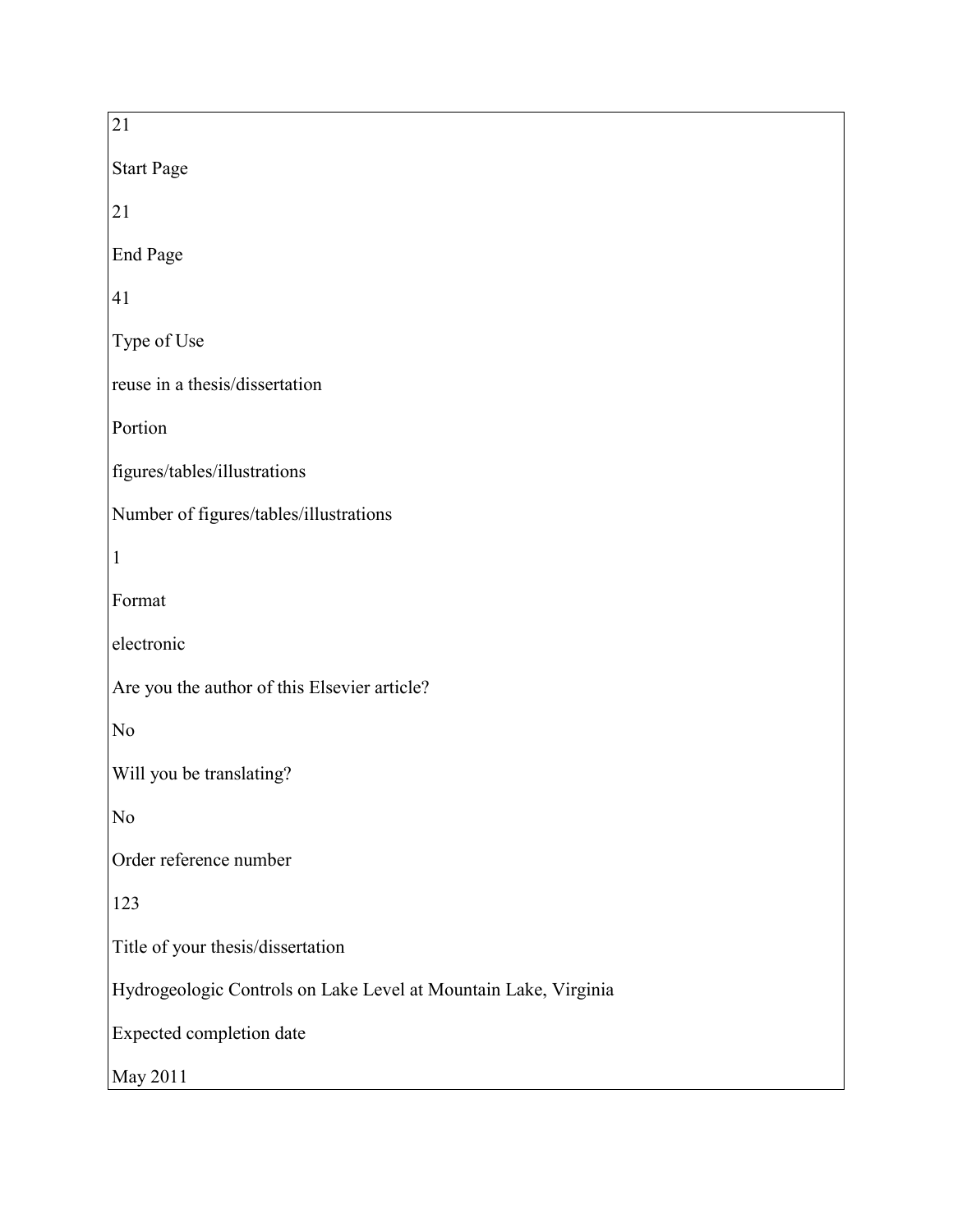Estimated size (number of pages)

80

Elsevier VAT number

GB 494 6272 12

Permissions price

0.00 USD

VAT/Local Sales Tax

0.0 USD / 0.0 GBP

Total

0.00 USD

Terms and Conditions

### **INTRODUCTION**

1. The publisher for this copyrighted material is Elsevier. By clicking "accept" in connection with completing this licensing transaction, you agree that the following terms and conditions apply to this transaction (along with the Billing and Payment terms and conditions established by Copyright Clearance Center, Inc. ("CCC"), at the time that you opened your Rightslink account and that are available at any time at [http://myaccount.copyright.com\)](http://myaccount.copyright.com/).

## **GENERAL TERMS**

2. Elsevier hereby grants you permission to reproduce the aforementioned material subject to the terms and conditions indicated.

3. Acknowledgement: If any part of the material to be used (for example, figures) has appeared in our publication with credit or acknowledgement to another source, permission must also be sought from that source. If such permission is not obtained then that material may not be included in your publication/copies. Suitable acknowledgement to the source must be made, either as a footnote or in a reference list at the end of your publication, as follows:

"Reprinted from Publication title, Vol /edition number, Author(s), Title of article / title of chapter, Pages No., Copyright (Year), with permission from Elsevier [OR APPLICABLE SOCIETY COPYRIGHT OWNER]." Also Lancet special credit - "Reprinted from The Lancet, Vol. number, Author(s), Title of article, Pages No., Copyright (Year), with permission from Elsevier."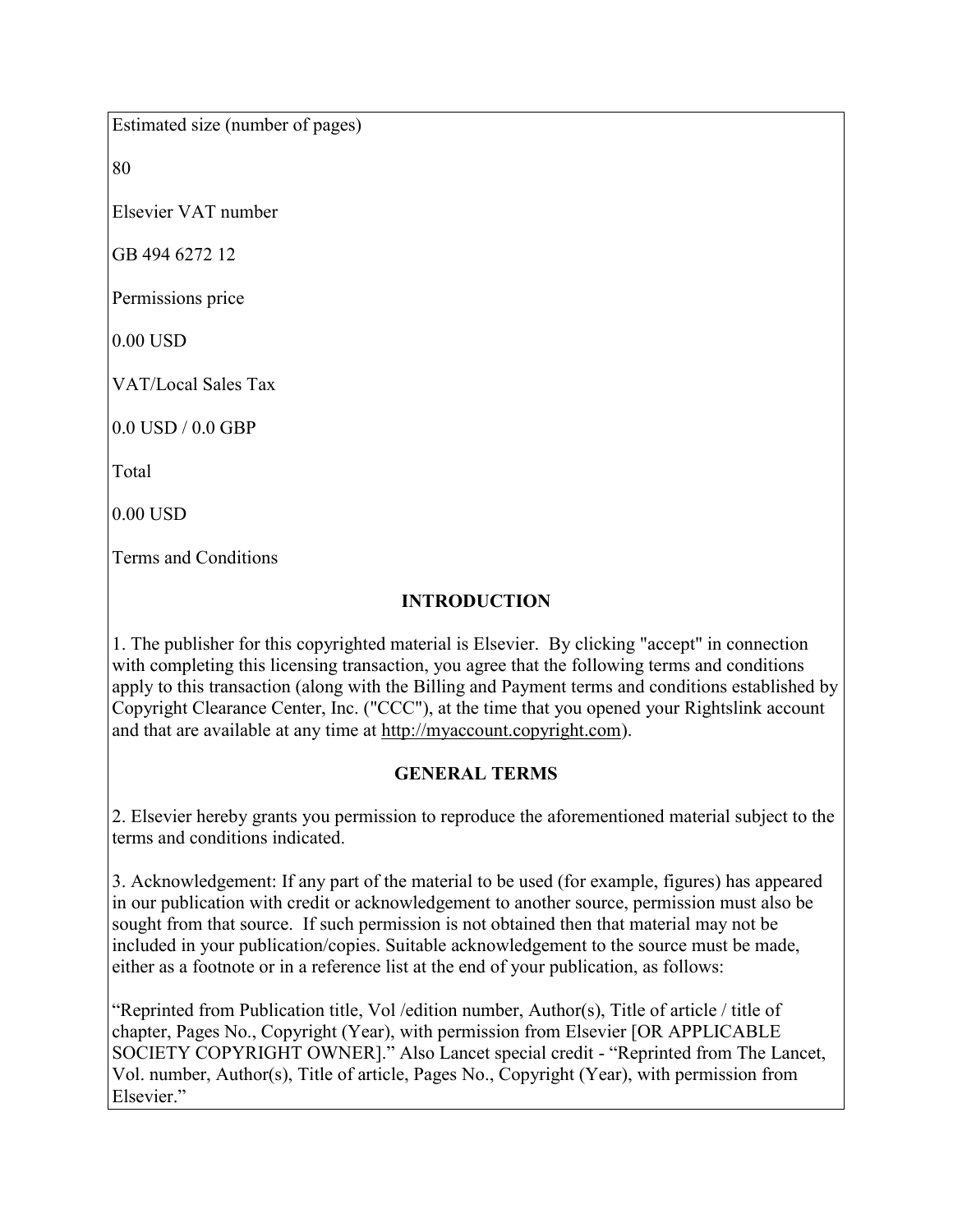4. Reproduction of this material is confined to the purpose and/or media for which permission is hereby given.

5. Altering/Modifying Material: Not Permitted. However figures and illustrations may be altered/adapted minimally to serve your work. Any other abbreviations, additions, deletions and/or any other alterations shall be made only with prior written authorization of Elsevier Ltd. (Please contact Elsevier at permissions $@e$ lsevier.com)

6. If the permission fee for the requested use of our material is waived in this instance, please be advised that your future requests for Elsevier materials may attract a fee.

7. Reservation of Rights: Publisher reserves all rights not specifically granted in the combination of (i) the license details provided by you and accepted in the course of this licensing transaction, (ii) these terms and conditions and (iii) CCC's Billing and Payment terms and conditions.

8. License Contingent Upon Payment: While you may exercise the rights licensed immediately upon issuance of the license at the end of the licensing process for the transaction, provided that you have disclosed complete and accurate details of your proposed use, no license is finally effective unless and until full payment is received from you (either by publisher or by CCC) as provided in CCC's Billing and Payment terms and conditions. If full payment is not received on a timely basis, then any license preliminarily granted shall be deemed automatically revoked and shall be void as if never granted. Further, in the event that you breach any of these terms and conditions or any of CCC's Billing and Payment terms and conditions, the license is automatically revoked and shall be void as if never granted. Use of materials as described in a revoked license, as well as any use of the materials beyond the scope of an unrevoked license, may constitute copyright infringement and publisher reserves the right to take any and all action to protect its copyright in the materials.

9. Warranties: Publisher makes no representations or warranties with respect to the licensed material.

10. Indemnity: You hereby indemnify and agree to hold harmless publisher and CCC, and their respective officers, directors, employees and agents, from and against any and all claims arising out of your use of the licensed material other than as specifically authorized pursuant to this license.

11. No Transfer of License: This license is personal to you and may not be sublicensed, assigned, or transferred by you to any other person without publisher's written permission.

12. No Amendment Except in Writing: This license may not be amended except in a writing signed by both parties (or, in the case of publisher, by CCC on publisher's behalf).

13. Objection to Contrary Terms: Publisher hereby objects to any terms contained in any purchase order, acknowledgment, check endorsement or other writing prepared by you, which terms are inconsistent with these terms and conditions or CCC's Billing and Payment terms and conditions. These terms and conditions, together with CCC's Billing and Payment terms and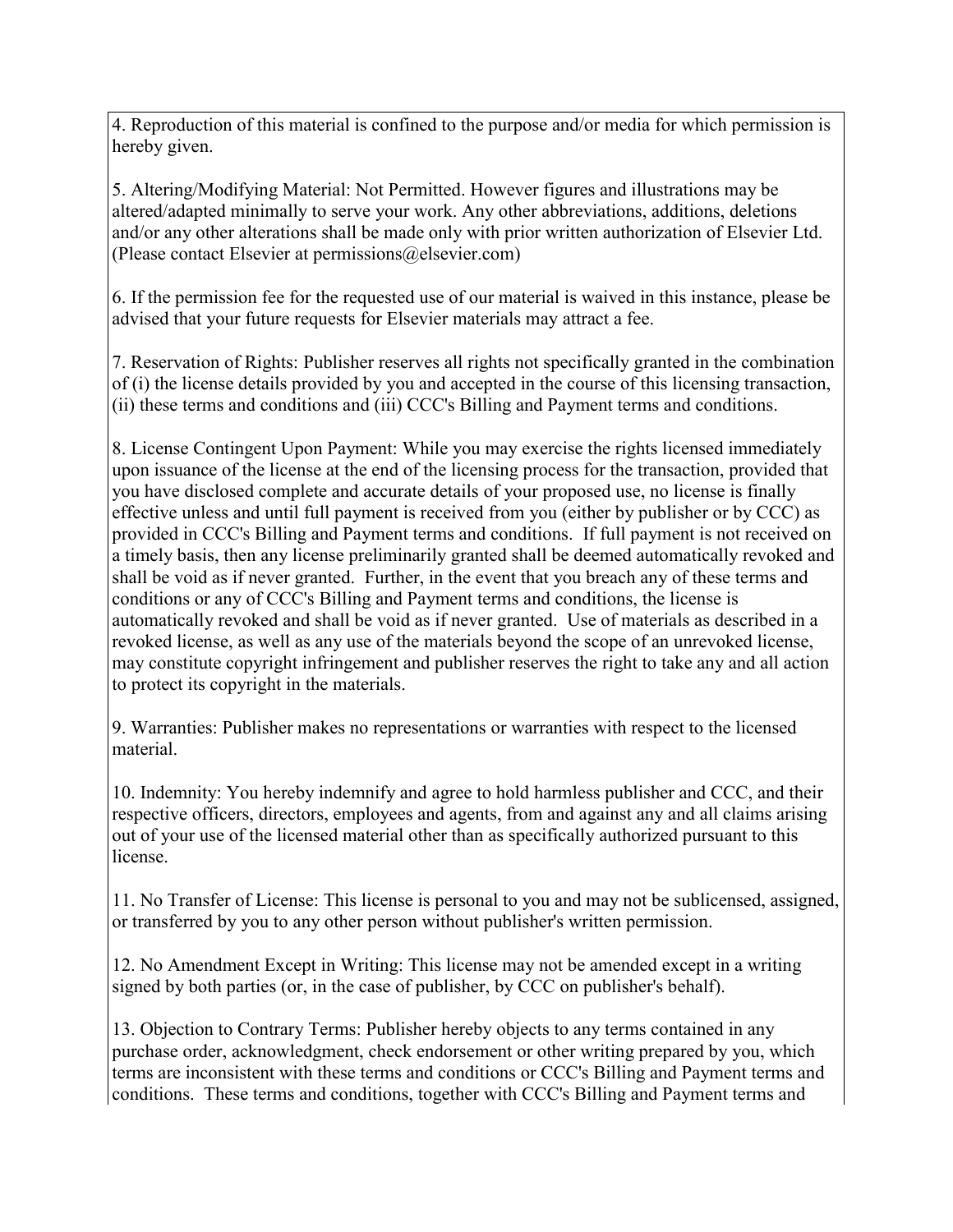conditions (which are incorporated herein), comprise the entire agreement between you and publisher (and CCC) concerning this licensing transaction. In the event of any conflict between your obligations established by these terms and conditions and those established by CCC's Billing and Payment terms and conditions, these terms and conditions shall control.

14. Revocation: Elsevier or Copyright Clearance Center may deny the permissions described in this License at their sole discretion, for any reason or no reason, with a full refund payable to you. Notice of such denial will be made using the contact information provided by you. Failure to receive such notice will not alter or invalidate the denial. In no event will Elsevier or Copyright Clearance Center be responsible or liable for any costs, expenses or damage incurred by you as a result of a denial of your permission request, other than a refund of the amount(s) paid by you to Elsevier and/or Copyright Clearance Center for denied permissions.

# **LIMITED LICENSE**

The following terms and conditions apply only to specific license types:

15. **Translation**: This permission is granted for non-exclusive world **English** rights only unless your license was granted for translation rights. If you licensed translation rights you may only translate this content into the languages you requested. A professional translator must perform all translations and reproduce the content word for word preserving the integrity of the article. If this license is to re-use 1 or 2 figures then permission is granted for non-exclusive world rights in all languages.

16. **Website**: The following terms and conditions apply to electronic reserve and author websites:

**Electronic reserve**: If licensed material is to be posted to website, the web site is to be password-protected and made available only to bona fide students registered on a relevant course if:

This license was made in connection with a course,

This permission is granted for 1 year only. You may obtain a license for future website posting, All content posted to the web site must maintain the copyright information line on the bottom of each image,

A hyper-text must be included to the Homepage of the journal from which you are licensing at <http://www.sciencedirect.com/science/journal/xxxxx> or the Elsevier homepage for books at [http://www.elsevier.com](http://www.elsevier.com/) , and

Central Storage: This license does not include permission for a scanned version of the material to be stored in a central repository such as that provided by Heron/XanEdu.

17. **Author website** for journals with the following additional clauses:

All content posted to the web site must maintain the copyright information line on the bottom of each image, and

he permission granted is limited to the personal version of your paper. You are not allowed to download and post the published electronic version of your article (whether PDF or HTML, proof or final version), nor may you scan the printed edition to create an electronic version,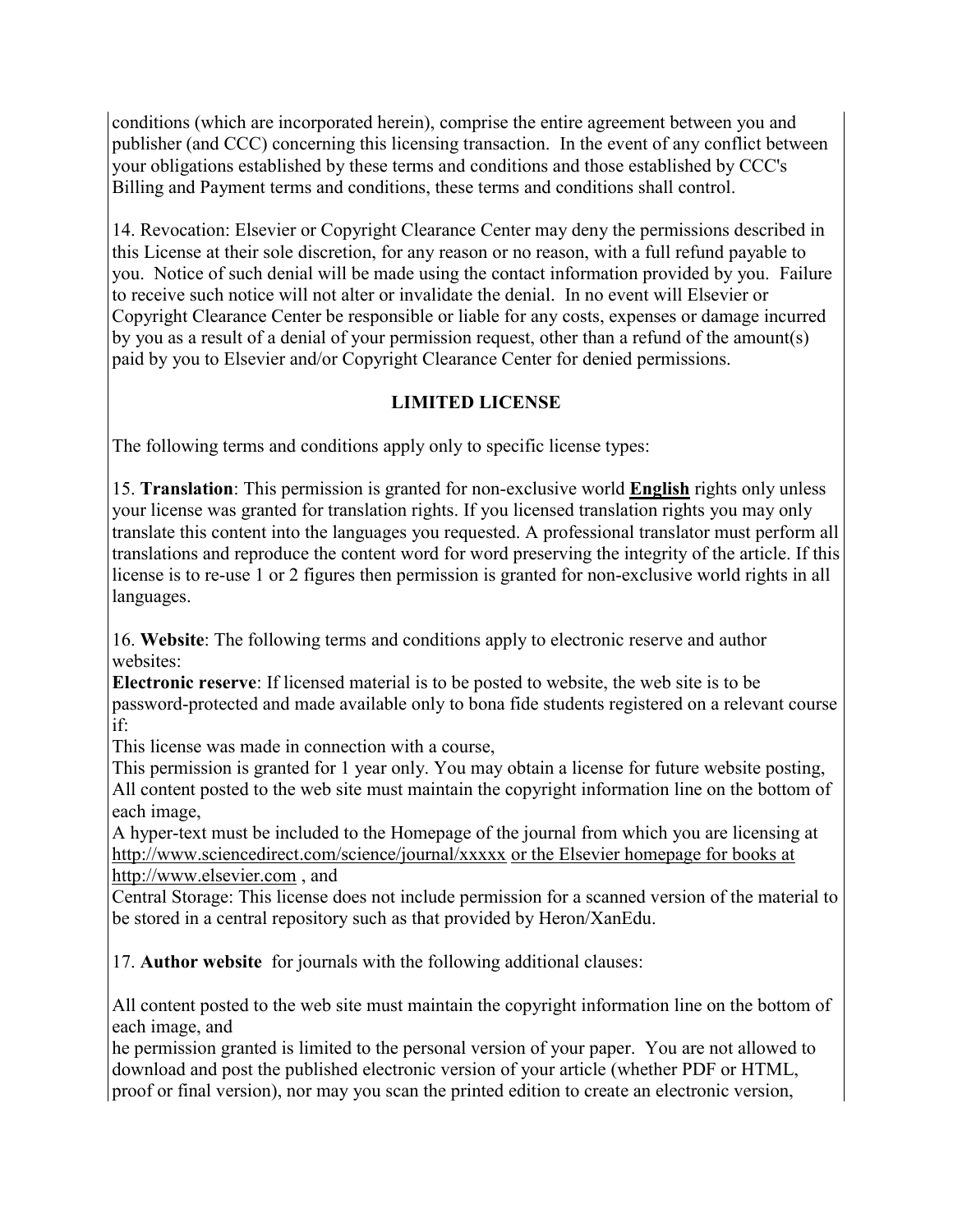A hyper-text must be included to the Homepage of the journal from which you are licensing at <http://www.sciencedirect.com/science/journal/xxxxx>, As part of our normal production process, you will receive an e-mail notice when your article appears on Elsevier's online service ScienceDirect (www.sciencedirect.com). That e-mail will include the article's Digital Object Identifier (DOI). This number provides the electronic link to the published article and should be included in the posting of your personal version. We ask that you wait until you receive this email and have the DOI to do any posting.

Central Storage: This license does not include permission for a scanned version of the material to be stored in a central repository such as that provided by Heron/XanEdu.

18. **Author website** for books with the following additional clauses:

Authors are permitted to place a brief summary of their work online only.

A hyper-text must be included to the Elsevier homepage at http://www.elsevier.com

All content posted to the web site must maintain the copyright information line on the bottom of each image

You are not allowed to download and post the published electronic version of your chapter, nor may you scan the printed edition to create an electronic version.

Central Storage: This license does not include permission for a scanned version of the material to be stored in a central repository such as that provided by Heron/XanEdu.

19. **Website** (regular and for author): A hyper-text must be included to the Homepage of the journal from which you are licensing at [http://www.sciencedirect.com/science/journal/xxxxx.](http://www.sciencedirect.com/science/journal/xxxxx) or for books to the Elsevier homepage at http://www.elsevier.com

20. **Thesis/Dissertation**: If your license is for use in a thesis/dissertation your thesis may be submitted to your institution in either print or electronic form. Should your thesis be published commercially, please reapply for permission. These requirements include permission for the Library and Archives of Canada to supply single copies, on demand, of the complete thesis and include permission for UMI to supply single copies, on demand, of the complete thesis. Should your thesis be published commercially, please reapply for permission.

### 21. **Other Conditions**:

### v1.6

**Gratis licenses (referencing \$0 in the Total field) are free. Please retain this printable license for your reference. No payment is required.**

**If you would like to pay for this license now, please remit this license along with your payment made payable to "COPYRIGHT CLEARANCE CENTER" otherwise you will be invoiced within 48 hours of the license date. Payment should be in the form of a check or**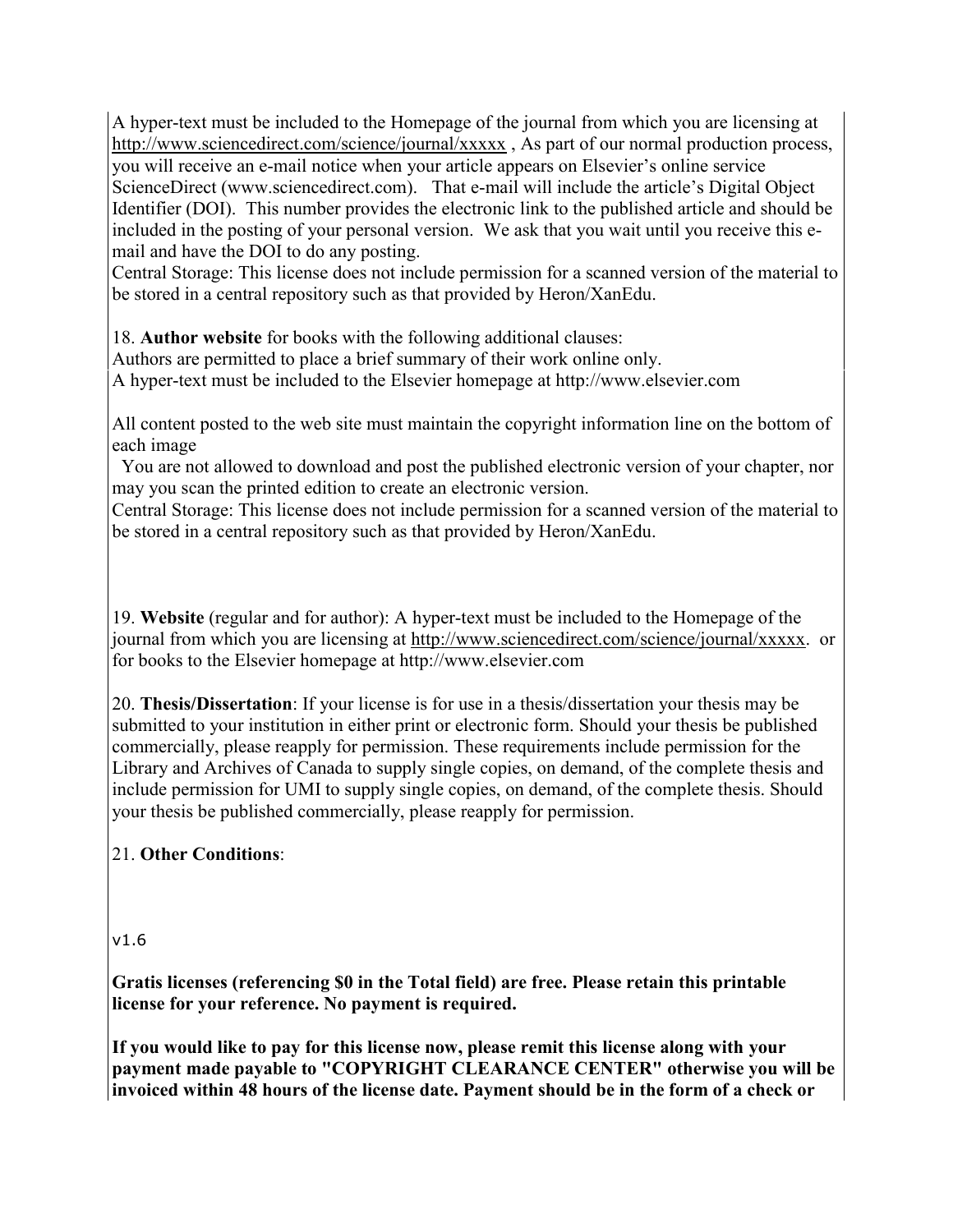**money order referencing your account number and this invoice number RLNK10964541. Once you receive your invoice for this order, you may pay your invoice by credit card. Please follow instructions provided at that time.**

**Make Payment To: Copyright Clearance Center Dept 001 P.O. Box 843006 Boston, MA 02284-3006**

**For suggestions or comments regarding this order, contact Rightslink Customer Support: [customercare@copyright.com](mailto:customercare@copyright.com) or +1-877-622-5543 (toll free in the US) or +1-978-646-2777.**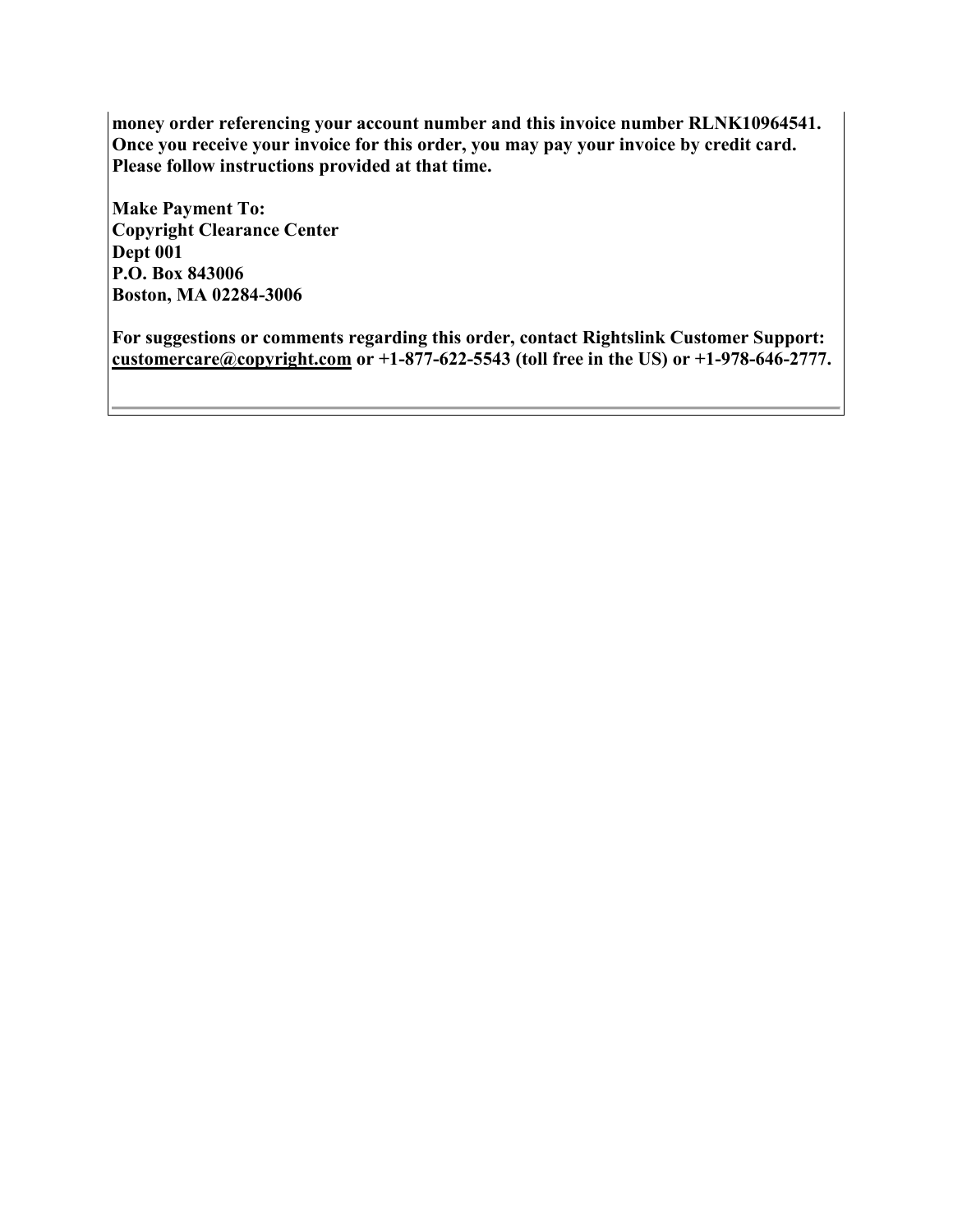4044A Derring (0420)

Blacksburg, VA 24061

April 5, 2011

Greg Zielske 1360 North Fork Road/P.O. Box 505 Christiansburg, VA 24073

Dear Mr. Zielske:

I am completing a masters thesis at Virginia Polytechnic and State University entitled "Hydrogeologic Controls on Lake Level at Mountain Lake, Virginia". I would like your permission to reprint in my thesis an image from the following:

The image to be reproduced is:



The requested permission extends to any future revisions and editions of my dissertation, including non-exclusive world rights in all languages. These rights will in no way restrict republication of the material in any other form by you or by others authorized by you. Your signing of this letter will also confirm that you own the copyright to the above-described material.